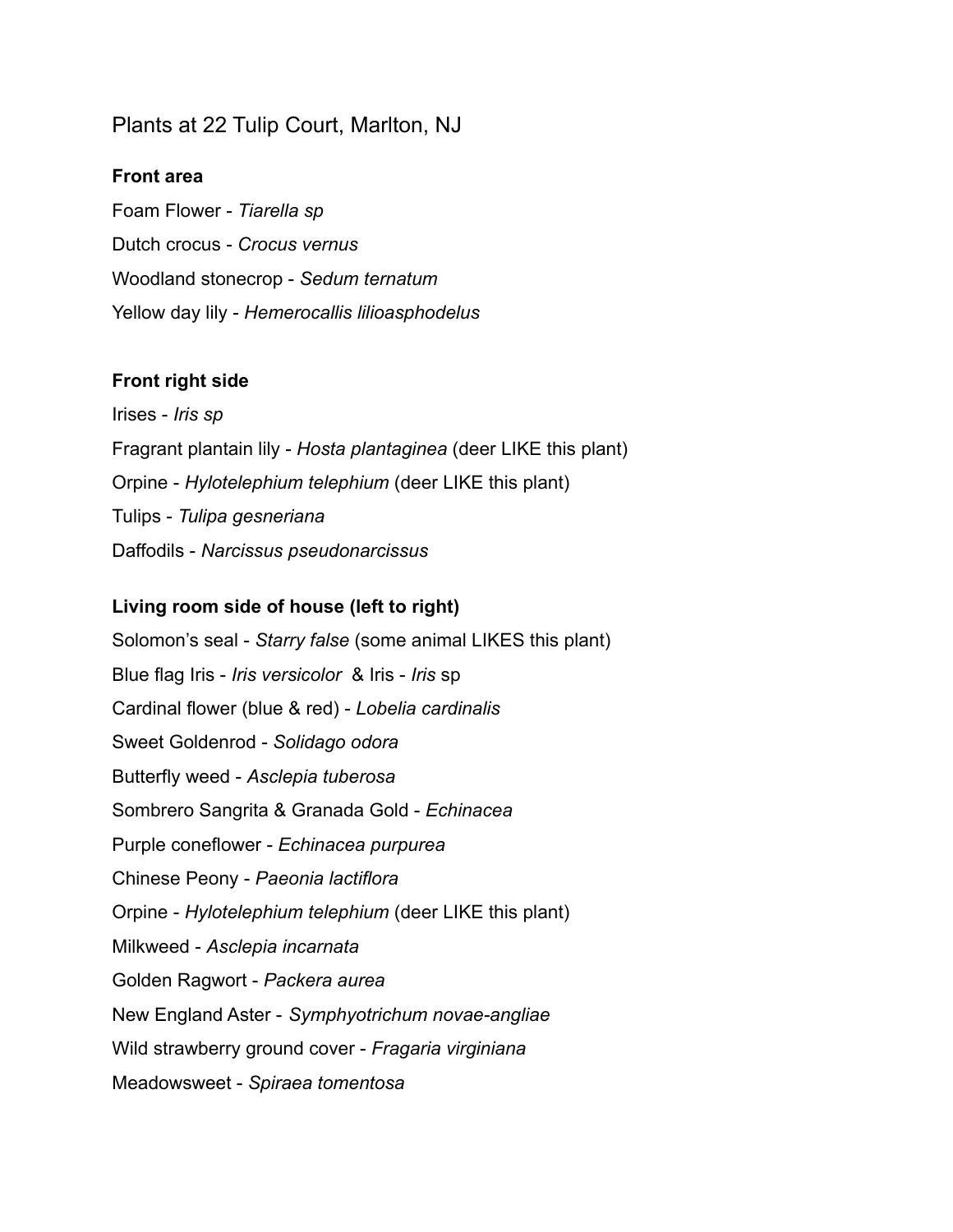## **Living Room Side Tree**

Cherokee Princess Dogwood - fence is around the tree because a local buck likes to rub its antlers on the bark

## **Patio area**

Nepeta Walker's Low – *Nepeta faassenii* Carrots and garlic

#### **Back of house, to right of patio, garage side**

Obedient plant - *Physostegia virginiana* Dusty Miller - Silene coronaria Herbs- garlic, oregano, dill, tomatoes, chives Wild bergamot - *Monarda fistulosa* Lilac bush - *Syringa vulgaris* Beardtongue - *Penstemon* 'Dark Towers' Beardtongue - *Penstemon calycosus*

#### **Back corner - garage side**

Steeplebush or Meadowsweet - *Spiraea tomentosa* Blue Flag Iris - *Iris versicolor* Tulips - *Tulipa gesneriana* Winterberry Holly - 4 bushes - *Ilex verticillata* Carrots

#### **Between garden hose & air conditioner**

Narrowleaf mountain mint - *Pycnanthemum tenuifolium*

## **Between air conditioner & garbage enclosure**

Black eyed susan - *Rudbeckia fulgida sullivantii 'Goldsturm'*

#### **In front and to the left of garage**

Dense blazing star - *Liatris spicata* Crocus - *Crocus sublimis 'Tricolor'* Canna Lilies (in pots) - *Canna indica*

#### **Front tree**

Little Gem Magnolia - a type of Evergreen